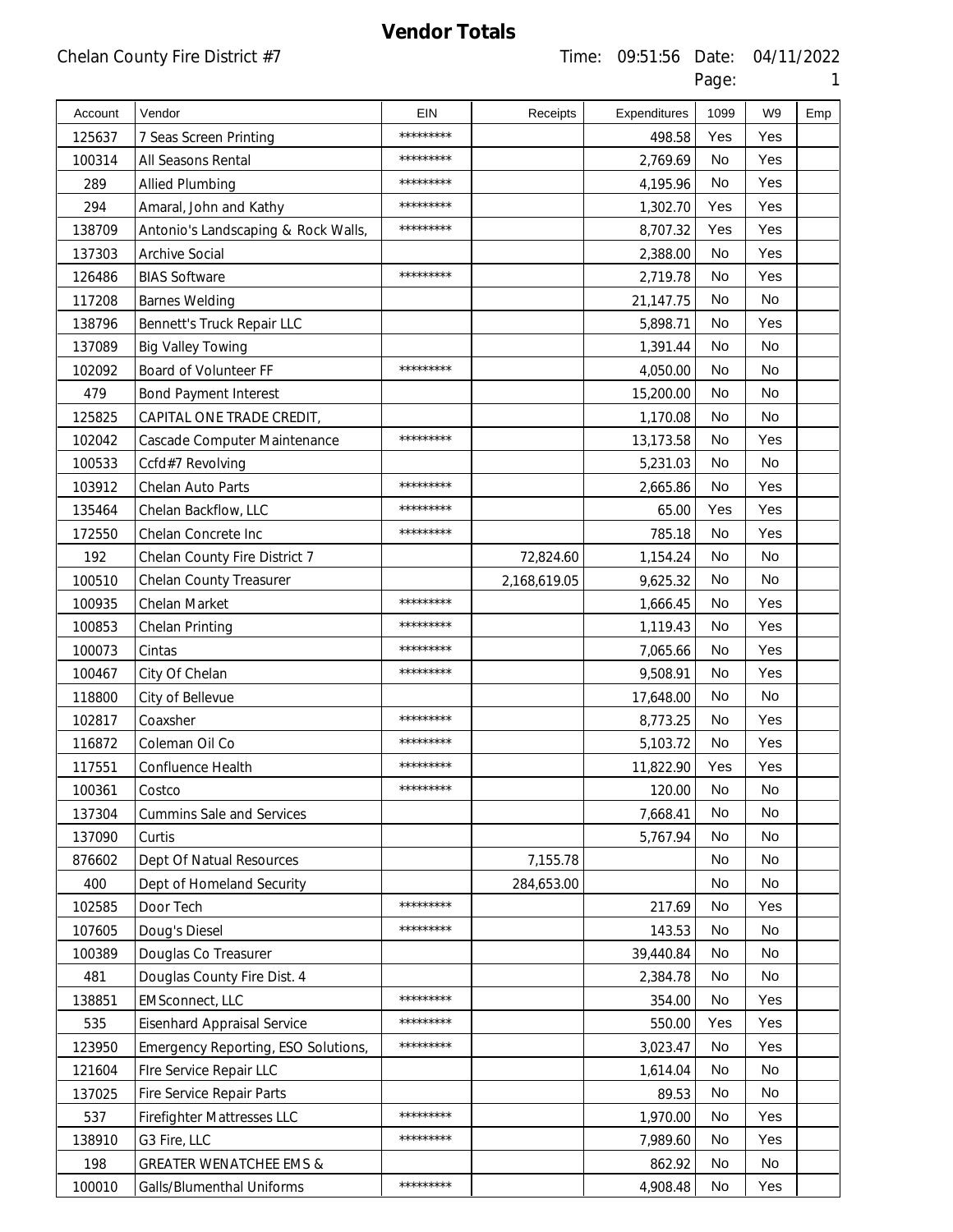| Account | Vendor                                | EIN       | Receipts | Expenditures | 1099      | W9  | Emp |
|---------|---------------------------------------|-----------|----------|--------------|-----------|-----|-----|
| 101270  | Glenn, Nicholas                       | ********* |          | 1,417.77     | No        | Yes |     |
| 103321  | <b>Graybeal Signs</b>                 |           |          | 1,296.12     | No        | No  |     |
| 100957  | Green Petroleum                       | ********* |          | 18,793.10    | No        | Yes |     |
| 100142  | Haglund's Trophies                    | ********* |          | 1,908.25     | No        | No  |     |
| 116859  | Halverson Auto Body Inc               |           |          | 5,951.23     | No        | Yes |     |
| 100856  | Hanson Electric                       | ********* |          | 251.39       | <b>No</b> | Yes |     |
| 134973  | Harvest Valley Pest Control           | ********* |          | 425.62       | No        | Yes |     |
| 122316  | Hometown Hearing                      | ********* |          | 1,065.00     | Yes       | Yes |     |
| 131444  | Hughes Fire Equipment                 |           |          | 273.56       | No        | No  |     |
| 101402  | <b>IAFC MEMBERSHIP</b>                |           |          | 515.00       | <b>No</b> | No  |     |
| 101146  | IBS Incorporated                      | ********* |          | 3,940.21     | No        | Yes |     |
| 101220  | <b>IRON MOUNTAIN</b>                  |           |          | 373.72       | <b>No</b> | No  |     |
| 101391  | Ice House LLC                         | ********* |          | 706.50       | No        | No  |     |
| 102805  | Interstate Sign Products, Inc.        | ********* |          | 531.34       | <b>No</b> | Yes |     |
| 124906  | Irish Iron                            | ********* |          | 3,656.19     | No        | No  |     |
| 138906  | Jared Eygabroad                       | ********* |          | 3,000.00     | Yes       | Yes |     |
| 100031  | Jerry's Auto Supply                   | ********* |          | 4,511.26     | No        | No  |     |
| 133487  | Jess Auto, Omak                       | ********* |          | 3,168.19     | No        | Yes |     |
| 133733  | Jess Ford of Grand Coulee             | ********* |          | 356.17       | <b>No</b> | Yes |     |
| 139006  | Jim Oatey                             |           |          | 312.17       | <b>No</b> | No  |     |
| 138409  | Kelley Connect, Kelley Imaging System | ********* |          | 4,862.76     | No        | Yes |     |
| 100594  | Kelly's Ace Hardware                  | ********* |          | 3,752.44     | No        | No  |     |
| 117644  | Kent D. Bruce Co. LLC                 | ********* |          | 3,513.22     | No        | Yes |     |
| 100143  | Keyhole Security                      | ********* |          | 1,223.79     | <b>No</b> | No  |     |
| 290     | King County Finance                   |           |          | 825.00       | No        | No  |     |
| 101302  | <b>Kroesens</b>                       | ********* |          | 8,064.93     | <b>No</b> | No  |     |
| 100907  | Lake Chelan Building Supply           | ********* |          | 372.15       | No        | No  |     |
| 100644  | Lake Chelan Chamber                   |           |          | 200.00       | No        | No  |     |
| 111745  | Lake Chelan Mail Boxes                | ********* |          | 253.86       | No        | No  |     |
| 100307  | Lake Chelan Mirror                    |           |          | 90.00        | No        | No  |     |
| 109452  | Lakeside Heating                      |           |          | 2,597.03     | No        | No  |     |
| 133099  | Life Flight Network LLC               | ********* |          | 3,304.00     | Yes       | Yes |     |
| 102098  | Life-Assist Inc                       | ********* |          | 4,787.31     | No        | No  |     |
| 138699  | Lifesaving Resources                  |           |          | 2,195.00     | No        | Yes |     |
| 100376  | Local Tel                             | ********* |          | 10,669.46    | No        | No  |     |
| 100574  | <b>Lubrication Engineers</b>          | ********* |          | 583.58       | No        | Yes |     |
| 139007  | MT. VIEW FIRE & RESCUE                |           |          | 35.00        | No        | No  |     |
| 100429  | Marson & Marson Lumber Inc            | ********* |          | 759.00       | No        | Yes |     |
| 117604  | <b>Municipal Emergency Services</b>   | ********* |          | 70,469.12    | No        | No  |     |
| 100659  | <b>NFPA</b>                           | ********* |          | 1,495.00     | No        | No  |     |
| 139023  | National Testing Network              |           |          | 750.00       | No        | Yes |     |
| 121191  | Nicholson And Associates Ins          | ********* |          | 36,479.00    | No        | Yes |     |
| 100151  | Norco                                 |           |          | 1,397.94     | No        | No  |     |
| 111890  | North Cascades Heating & Air          | ********* |          | 5,600.20     | No        | Yes |     |
| 101026  | North Central Recovery & Recycling    | ********* |          | 346.04       | No        | No  |     |
| 138887  | North Shore Compressor & Machine,     | ********* |          | 212.49       | No        | Yes |     |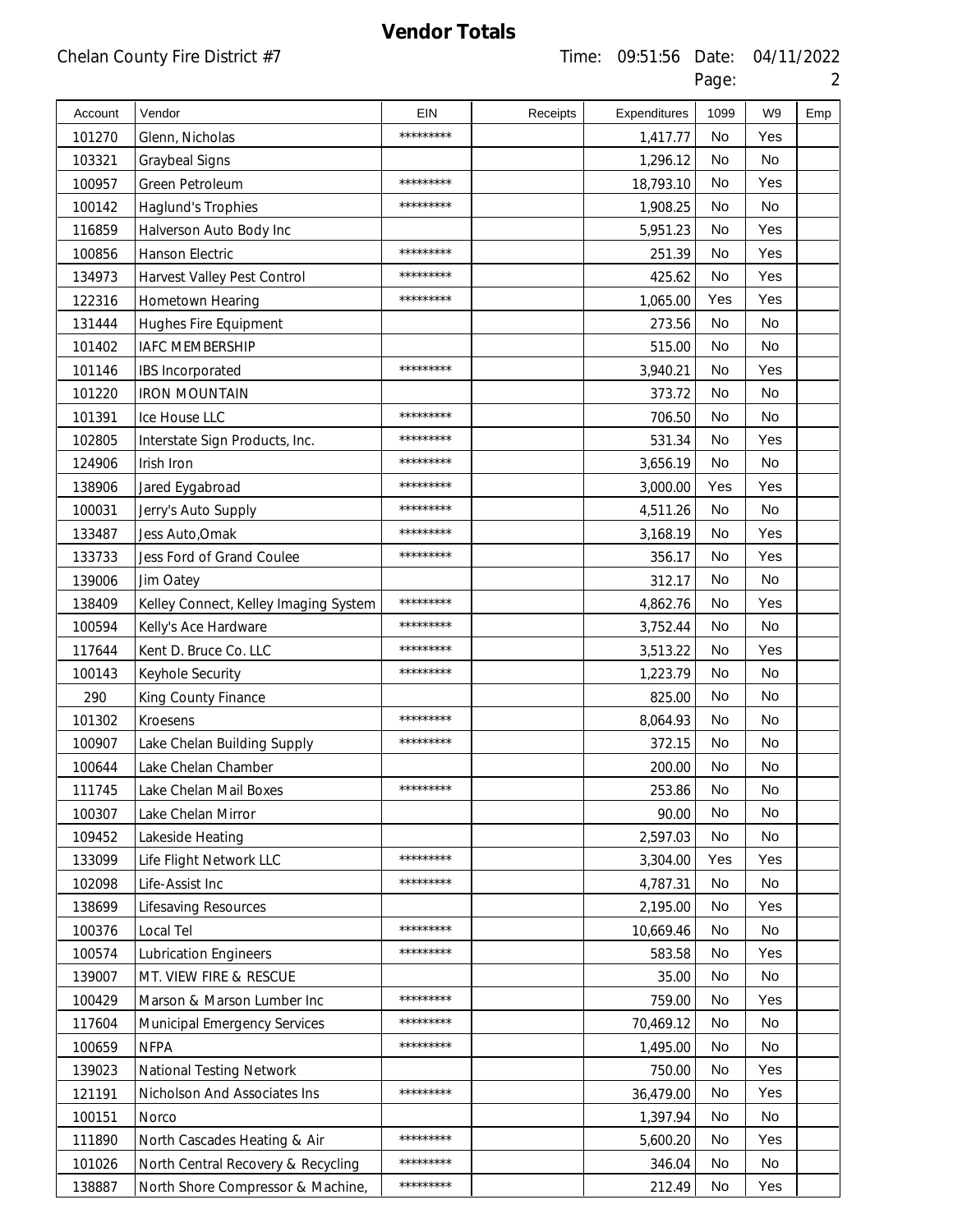| I |
|---|

| Account | Vendor                              | <b>EIN</b> | Receipts  | Expenditures | 1099      | W <sub>9</sub> | Emp |
|---------|-------------------------------------|------------|-----------|--------------|-----------|----------------|-----|
| 102519  | Northern Tool & Equipment           | *********  |           | 877.76       | <b>No</b> | <b>No</b>      |     |
| 135493  | Northsound Auto Group, LLC          |            |           | 45,840.14    | <b>No</b> | <b>No</b>      |     |
| 138081  | Northwest Fire Services Inc.        |            |           | 1,011.13     | <b>No</b> | No             |     |
| 139017  | Okanogan Tire Factory Inc, High     |            |           | 1,838.13     | <b>No</b> | <b>No</b>      |     |
| 100230  | Oxarc                               | *********  |           | 3,316.59     | <b>No</b> | Yes            |     |
| 100006  | <b>PUD</b>                          | *********  |           | 13,569.15    | No        | <b>No</b>      |     |
| 100591  | Pacific Northwest Emergency         | *********  |           | 13,083.27    | No        | Yes            |     |
| 103842  | Pacific Power Group, LLC            | *********  |           | 1,763.71     | No        | Yes            |     |
| 128328  | Paladin Background Screening        | *********  |           | 1,103.00     | Yes       | Yes            |     |
| 122077  | Quinn & Quinn, P.S.                 | *********  |           | 2,951.00     | Yes       | Yes            |     |
| 129989  | <b>RWC Group</b>                    | *********  |           | 210.55       | <b>No</b> | Yes            |     |
| 100158  | Randy's Auto & Towing               | *********  |           | 2,729.16     | <b>No</b> | Yes            |     |
| 114315  | Romaine Electric Corps              | *********  |           | 330.67       | <b>No</b> | <b>No</b>      |     |
| 138809  | SYMBOLARTS,LLC                      | *********  |           | 1,080.29     | No        | Yes            |     |
| 136553  | Schaffran, Andrew                   | *********  |           | 405.00       | Yes       | Yes            |     |
| 100213  | Seawestern                          | *********  |           | 618.04       | No        | <b>No</b>      |     |
| 113216  | Shaub-Ellison                       | *********  |           | 2,989.21     | <b>No</b> | No             |     |
| 100653  | Snap-On Industrial                  |            |           | 10,317.52    | No        | No             |     |
| 109285  | <b>Snure Seminars</b>               | *********  |           | 135.00       | Yes       | <b>No</b>      |     |
| 110922  | Spectrum Communications, Inc.       | *********  |           | 2,372.78     | <b>No</b> | Yes            |     |
| 100555  | Spokane House Of Hose               | *********  |           | 3,291.60     | <b>No</b> | <b>No</b>      |     |
| 545     | State of WA - Military Dept         |            | 517.76    |              | <b>No</b> | <b>No</b>      |     |
| 102245  | Sun Grahic                          | *********  |           | 504.40       | <b>No</b> | Yes            |     |
| 138257  | Target Solutions Learning, LLC, DBA | *********  |           | 6,280.00     | <b>No</b> | Yes            |     |
| 100353  | Thyssenkrupp Elevator Corp          | *********  |           | 3,720.92     | <b>No</b> | <b>No</b>      |     |
| 103451  | UL LLC                              | *********  |           | 1,545.00     | <b>No</b> | Yes            |     |
| 331     | US Bank, Corperate Trust Services   |            |           | 75,500.00    | No        | No             |     |
| 100369  | US Post Master / Chelan             |            |           | 130.00       | No        | No             |     |
| 301     | USDA, US Forest Service             |            | 4,241.20  |              | No        | No             |     |
| 342     | United Plastic Fabricating, Inc.    | *********  |           | 2,235.97     | No        | Yes            |     |
| 100086  | Verizon Wireless                    |            |           | 1,440.36     | No        | No             |     |
| 396     | Visa, Cashmere Valley Bank          |            |           | 55,449.52    | No        | No             |     |
| 101887  | WA Fire Commissioners Association   | *********  |           | 5,775.00     | No        | No             |     |
| 100155  | WA St Dept Labor & Industries       |            |           | 134.10       | No        | No             |     |
| 100436  | WA St Firefighters Association      | *********  |           | 110.00       | No        | No             |     |
| 100251  | WA State Auditor                    |            |           | 20,900.88    | No        | No             |     |
| 101645  | WA State Dept Of Natural Resources  | *********  | 1,144.84  | 2,631.51     | No        | No             |     |
| 100130  | WA State Dept Of Revenue            |            |           | 1,437.01     | No        | No             |     |
| 100622  | WA State Patrol                     | *********  | 92,050.96 |              | No        | No             |     |
| 102023  | WA State Retirement                 |            |           | 25.00        | No        | No             |     |
| 335     | <b>WFC</b>                          | *********  |           | 800.00       | No        | Yes            |     |
| 100435  | Washington Fire Chiefs              | *********  |           | 1,800.00     | No        | No             |     |
| 117868  | Wenatchee Valley Glass LLC, Chelan  | *********  |           | 24.69        | No        | Yes            |     |
| 100013  | Wenatchee World                     | *********  |           | 311.80       | No        | No             |     |
| 100125  | <b>Wilbur Ellis</b>                 | *********  |           | 59.57        | No        | No             |     |
| 426     | Wolfe, Alexander                    | *********  |           | 3,220.00     | Yes       | Yes            |     |